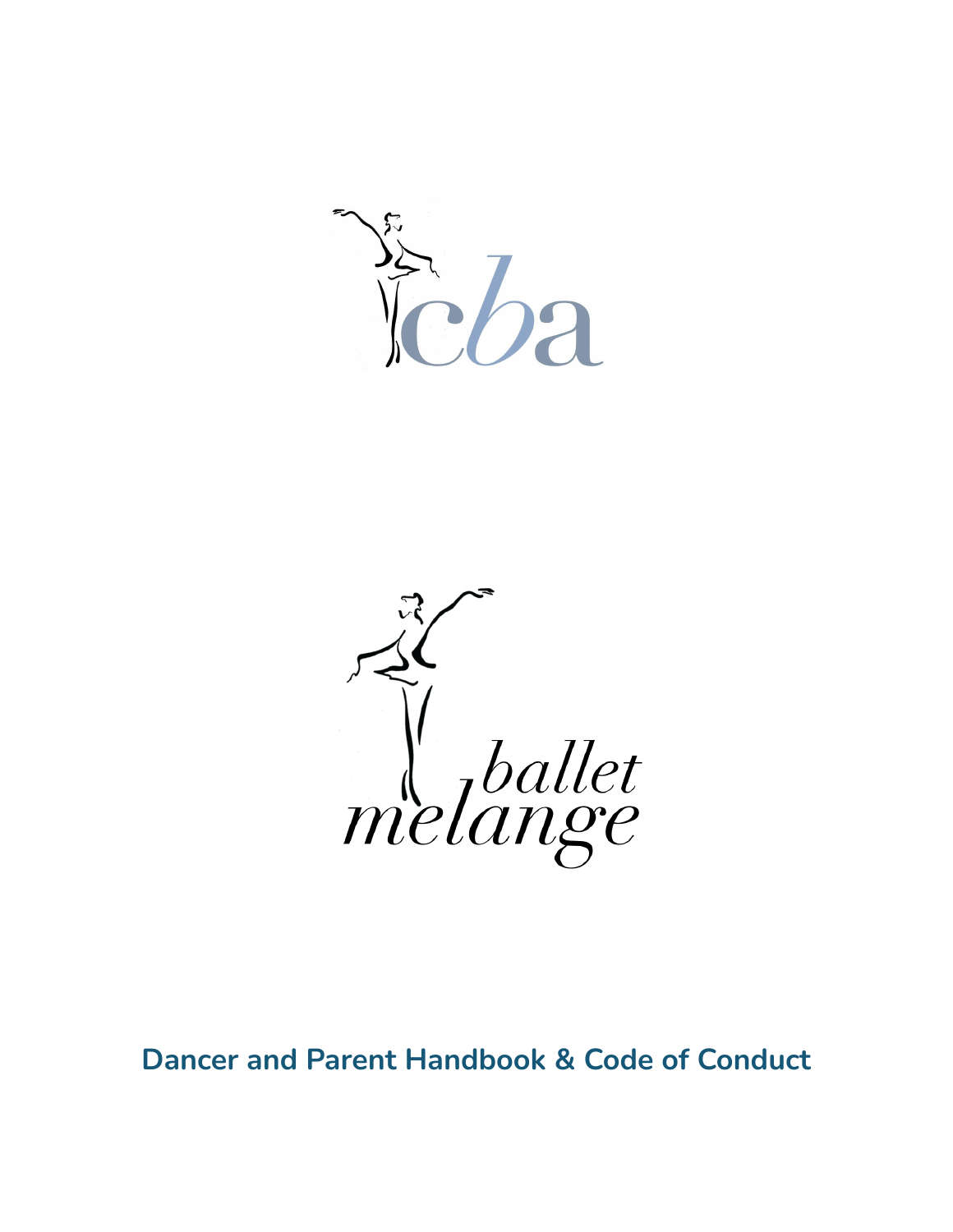# **TABLE OF CONTENTS**

#### **I. Introduction**

Contact Information

Mission

Statement of Community and Code of Conduct

Student/Parent Conduct

Reporting Incidents

Disciplinary Process

#### **II. Academy Policies and Expectations**

Building Security Procedures and Protocols

Communication

Fire Safety

Personal Property

Food

Dressing Rooms

Lost and Found

Use of Cell Phones and Other Electronic Devices

Drop-off and Pick-up

Pets

#### **III. Medical Release and Care Waiver**

Medical Release Forms Medication Policy Medical Attention for Sick or Injured Students

### **IV. Class Policies**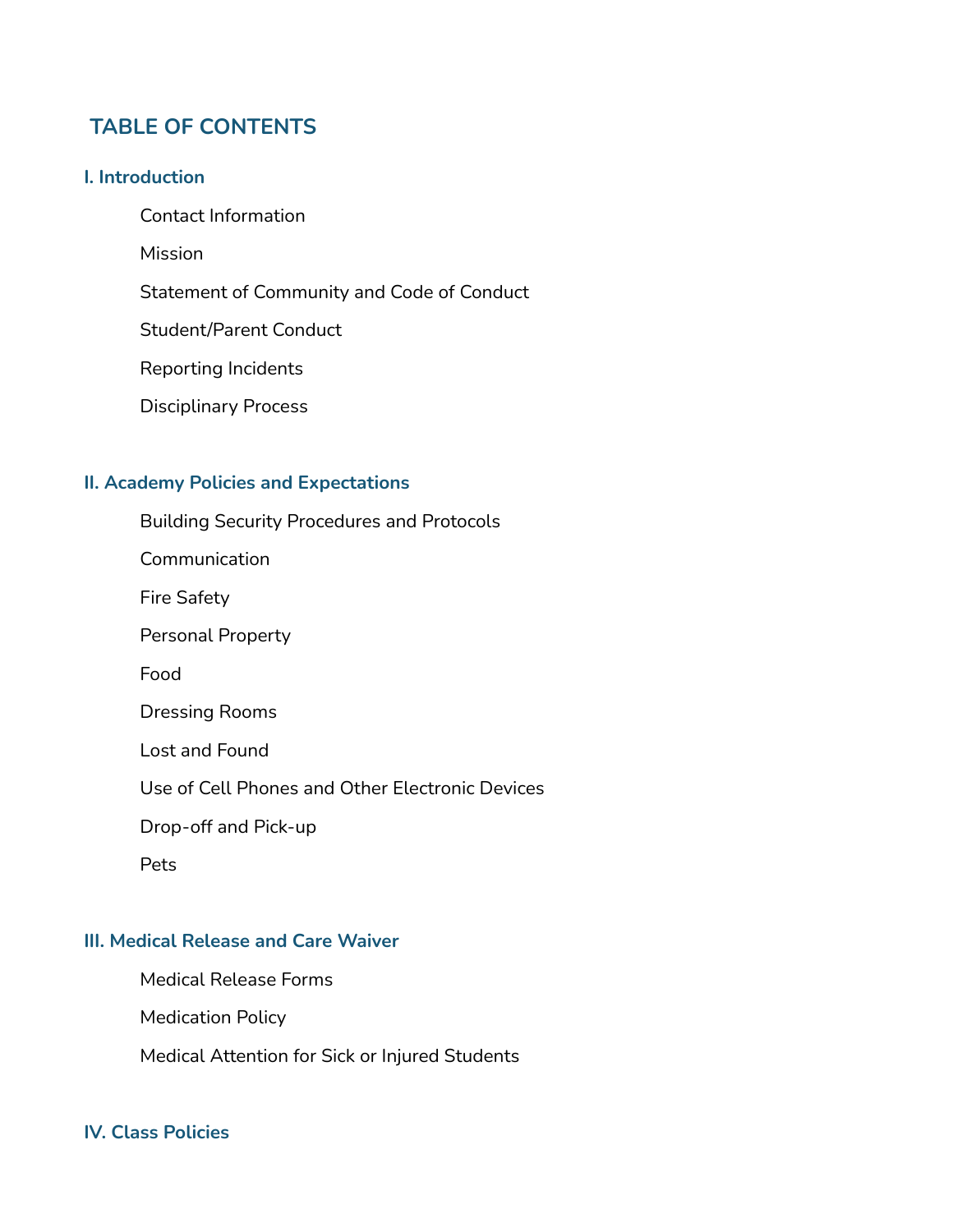Level Placement, Advancement and Exams Student Evaluations and Recommendations Class Attendance and Tardiness Inclement Weather - School Closings Instructor-Student Contact Photography/Video Release Performances Costume Care & Rental Dress Code

## **V. Tuition and Other Payment Information**

Tuition Payment Agreement Registration Payment Terms **Withdrawal** Scholarships and Financial Assistance

### **VI. Privacy Policies**

Use of your Personal Information Control your Personal Information Security of your Personal Information Changes to this Statement Medical Form Statement of Privacy

### **VII. Social Media Policy**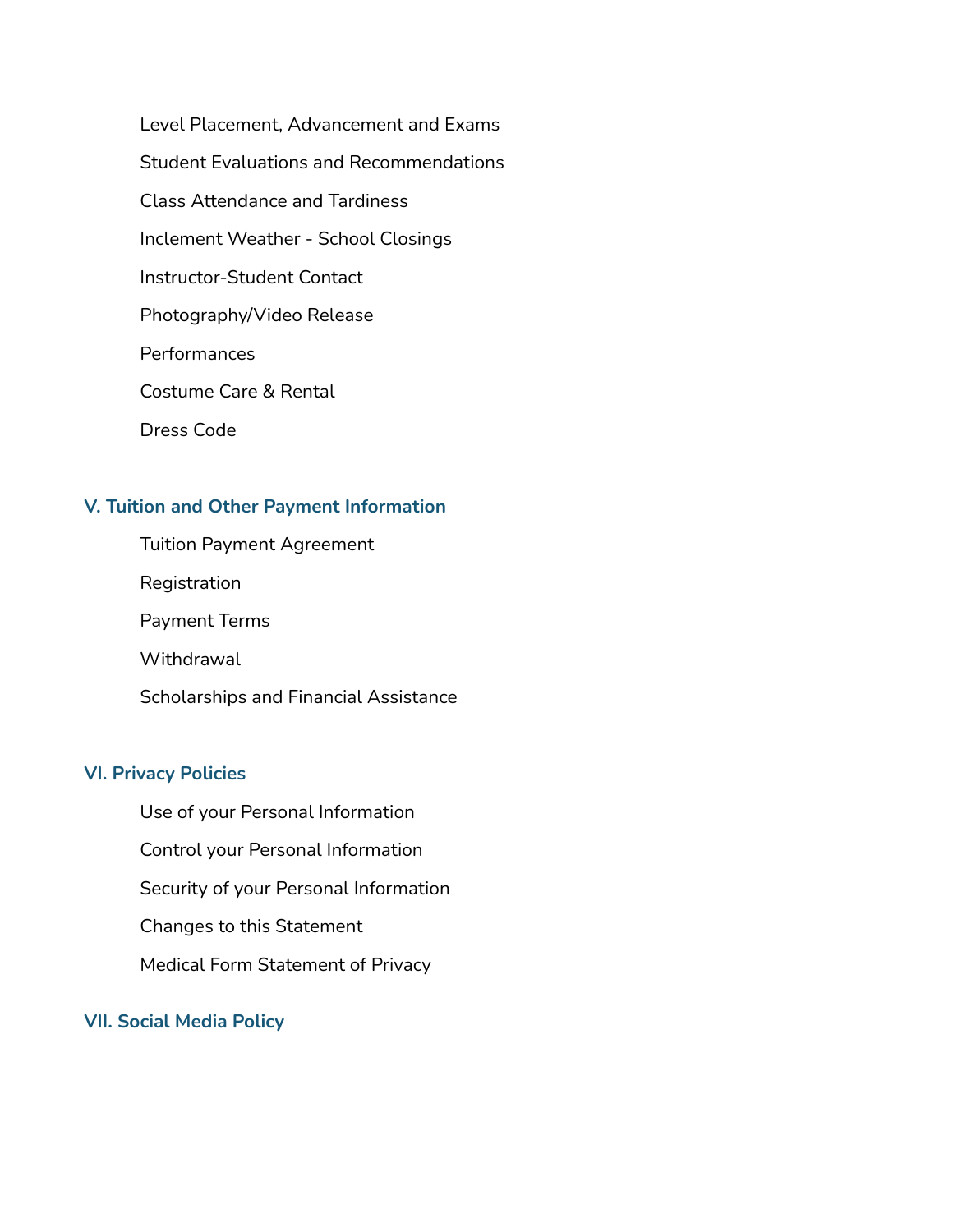#### **I. Introduction**

This Dancer & Parent Handbook combines Academy, Tarinee Program and performance company information and policies. CBA and Ballet Melange Trainee & Performance Company reserve the right to terminate, amend, or modify its policies at any time, for any reason, and with or without prior notice. CBA and Ballet Melange Trainee Program & Performance Company (also known as CBA) will attempt to provide reasonable notice of any changes or additions to the policy. Any questions or comments about the contents of this book should be directed to the Artistic Director or Administrator.

#### **School Contact Information**

info@classical-ballet-academy.com www.classical-ballet-academy.com info@balletmelange.org www.balletmelange.org 303-500-3226

### **About us**

CBA and Ballet Melanges' mission is to provide the best quality training in classical ballet available in Colorado. With highly qualified faculty trained in the Vaganova curriculum, the technique developed and taught at Russia's Imperial Ballet School (currently known as the Vaganova Ballet Academy) and the Vaganova Theater, CBA supports the development of strong classical technique and exquisite artistry, musicality, and purity of line. CBA strives to train well-rounded dancers with instruction in a variety of dance forms such as ballet, pointe, partnering, character, contemporary ballet, and modern dance, taught by faculty who are known for excellence in their genre.CBA provides performance opportunities for both students and early-career professionals to foster maturation of skills and artistry in all genres.

Our students are our only priority. With class sizes that allow for individual attention to all students, each one will get the necessary feedback to grow in technique, musicality, and artistry.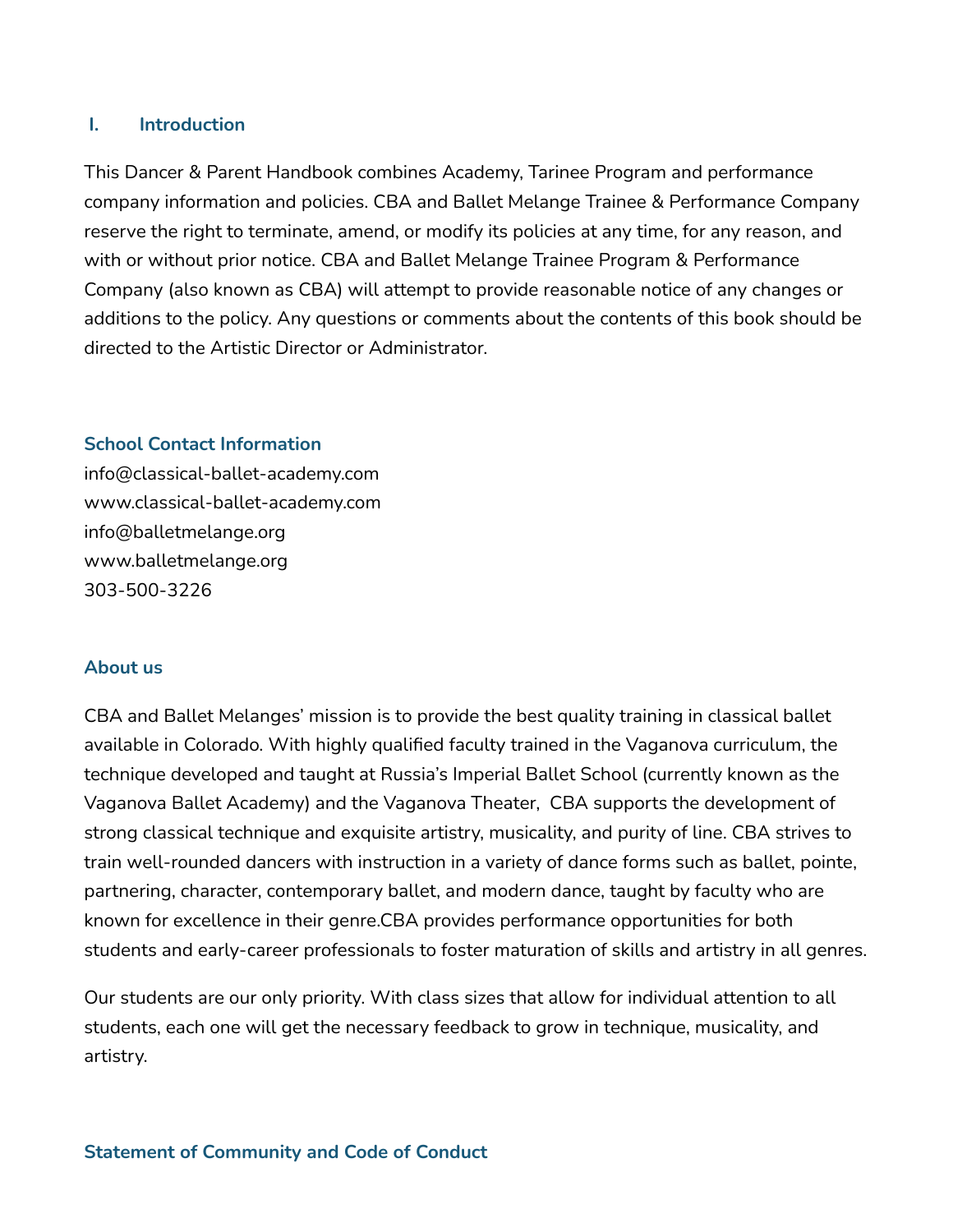The CBA community is based on a philosophy of respect and cooperation. All members of CBA community are expected to abide by the CBA community standards for behavior as articulated in this handbook and to act respectfully toward each other. When students are respectful of other people and their property, serious about their classes and their activities, and safety-conscious, they will rarely come into conflict with our social expectations. The CBA community is founded on the belief that young people are building skills for life in an environment where honesty, integrity, and respect are taken seriously. All students and their parents are asked to abide by the following guidelines in all of their endeavors at CBA:

- I will resolve all conflicts peacefully;
- I will deal honestly and respectfully with all members of CBA and Ballet Melange;
- I will demonstrate stewardship of the CBA and Ballet Melange environment. This includes all school property, areas and buildings and the personal property of others;
- I will abide by the principles of this code and the policies outlined in this Parent and Student Handbook.
- I will use respectful language and communication when interacting with others including faculty & staff, peers, performance venues, patrons. Ill mannered communication and rude interactions may result in dismissal from the school without refunded fees or tuition.

# **Student/Parent Conduct**

Students are expected to act respectfully towards fellow students, visitors, faculty, and staff members. All members of the community should speak courteously to each other at all times. Any rude or aggressive behavior from students or parents will not be tolerated. Any use of offensive language or harassment of staff, faculty, board members, volunteers or employees will result in dismissal without refund. Parents are prohibited from disciplining any child besides their own. They are to report any questionable student behavior directly to Faculty or Staff.

## **Reporting Incidents**

Students and staff are mutually responsible for reporting any incidents of behavior that is not consistent with these guidelines that occur in or around CBA and Ballet Melange. Once aware of an incident, students must inform the appropriate staff member. An incident report will be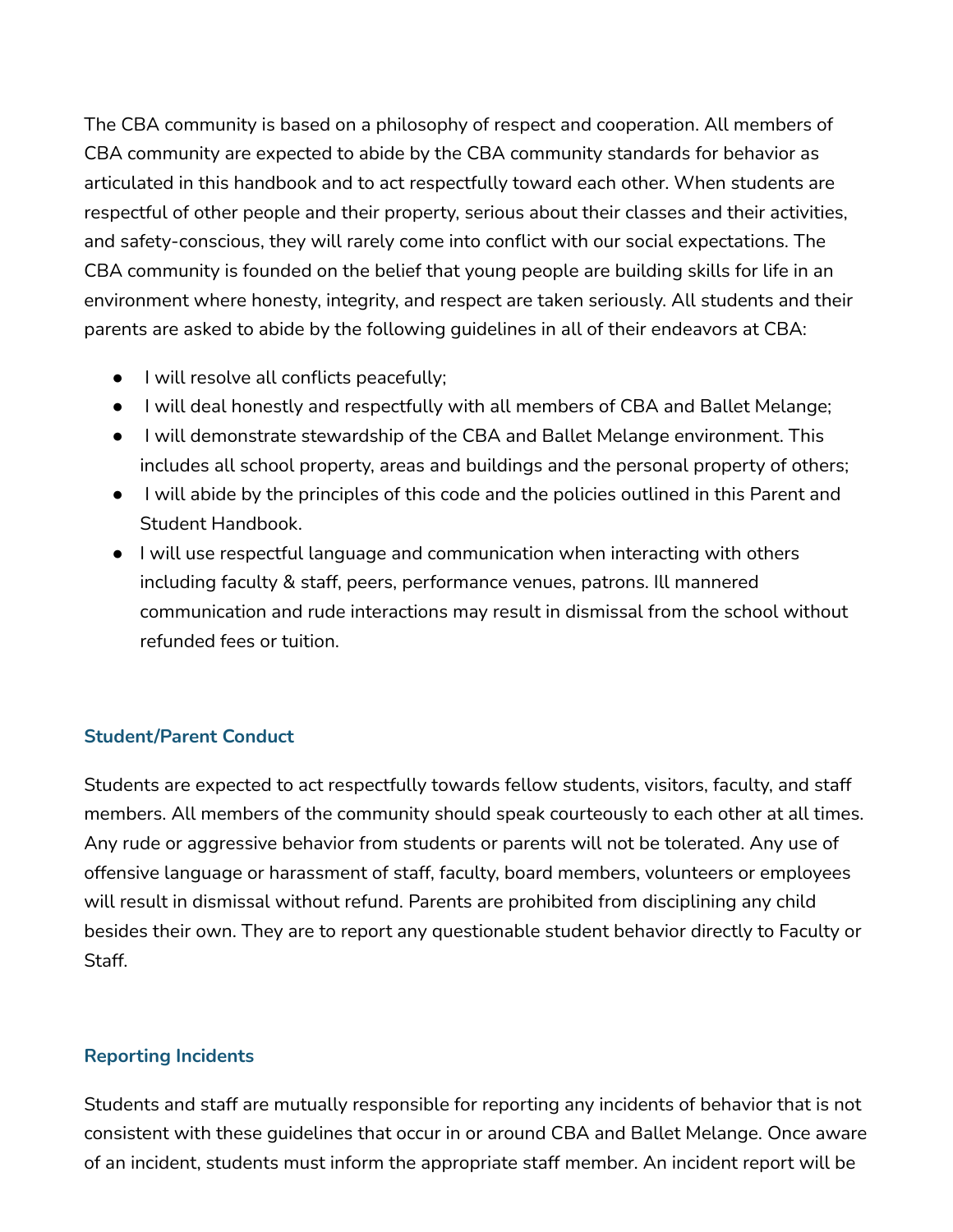completed and reviewed by CBA or Ballet Melange staff, who will notify appropriate parties, as indicated.

## **Disciplinary Process**

CBA and Ballet Melange are communities based on trust. We expect our students to act in a manner that exemplifies courtesy, concern for others, responsibility, and respect for property. CBA or Ballet Melange may take disciplinary action or require the withdrawal of a student for failure to comply with the rules of conduct, or because of disregard of other major school regulations, violations of the law, or lack of parental cooperation. Disciplinary action may result in request for reimbursement for damages and/or suspension or dismissal. The level of disciplinary action is the sole discretion of the Artistic Director.

Generally, the Staff will respond to infractions in the following fashion:

- First Offense: Verbal and/or Written Warning.
- Second Offense: Suspension, depending upon the offense. Parents will be notified. The student (and parents) may be asked to meet with the Artistic Director to discuss the situation.
- Third Offense: Suspension or dismissal.

CBA and Ballet Melange are not required to provide prior warnings to students and may, in its sole discretion, authorize higher-level responses such as dismissal to significant deviations of behavior. In the case of suspension or dismissal due to behavior, all tuition, registration fees and other payments paid to CBA and/or Ballet Melange on behalf of any discharged student are forfeited.

## **II. Policies and Expectations**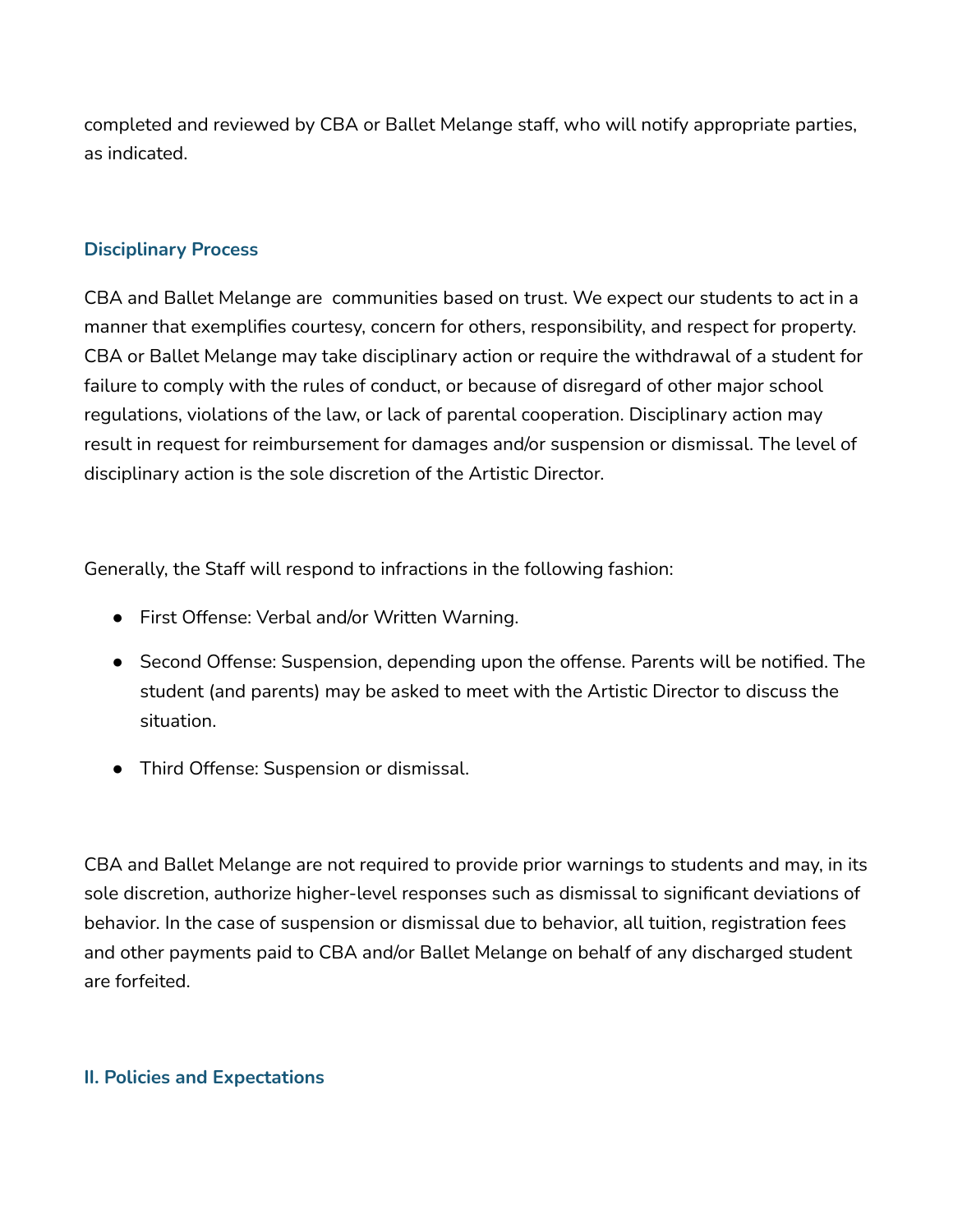### **Building Security Procedures and Protocols**

Students under 18 may not leave the building after being dropped off (unless in an emergency) and must be picked up by a parent/guardian on time by the end of each class. Only with the permission of a parent/guardian may students under the age of 18 leave the building after being dropped off. CBA and Ballet Melange are not responsible for any student outside of the classroom.

## **Communication**

CBA and Ballet Melange communicate important information by email. The "important correspondence" email provided at the time of registration will be used as the primary contact. Should this email change, or you require multiple family members to receive these emails, please notify the office immediately. Please be sure your junk folder is not filtering our emails. We do not receive kickbacks from our organizational email account.

It is expected that dancers in levels 5 and higher will have the maturity to communicate with their instructors and parents for minor announcements or rehearsal tweeks and fun happenings such as open demonstrations. All Trainees, Jr Trainees and Academy dancers in level 6 and higher are expected to check and respond to CBA and Ballet Melange emails regularly and efficiently.

### **Fire Safety**

Failure to evacuate during a fire alarm is illegal. In case of a fire alarm, the students must evacuate the building immediately. Tampering with fire equipment, including the fire extinguisher, exit signs, smoke detectors, fire alarms, and fire doors is a serious violation of Colorado law and CBA and Ballet Melange regulations. There will be a \$200.00 fine and immediate dismissal of any student found pulling a fire alarm when there is no fire or emergency.

#### **Personal Property**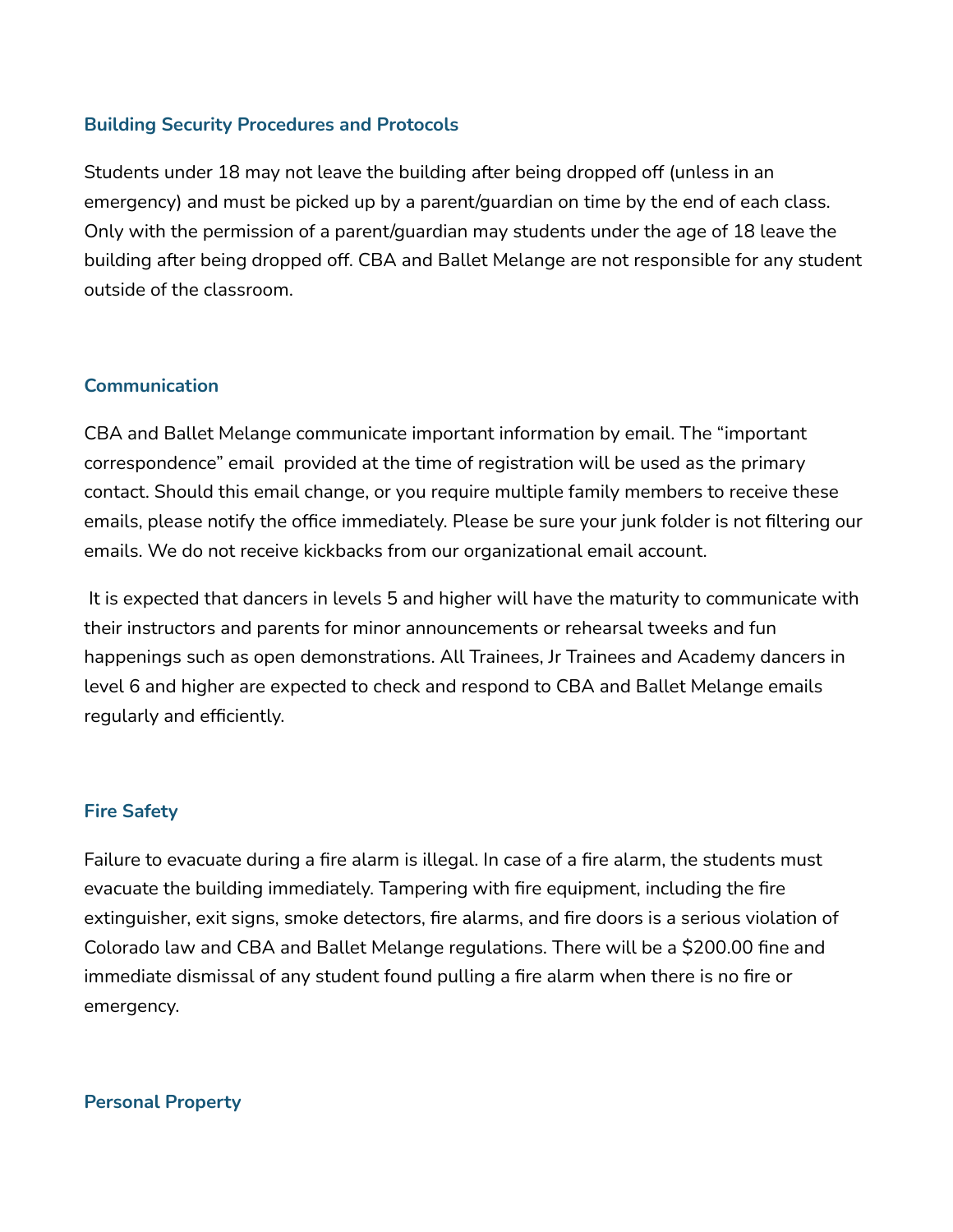Ballet Melange and the Academy accept no responsibility for loss/damage of personal property. It is recommended that insurance be obtained to cover a student's valuables.

#### **Food**

Ballet Melange and the Academy do not provide or sell food. If the student is at the studio for an extended period of time, it is the responsibility of the student to bring enough food to last throughout the day/rehearsal. We are not able to guarantee a Nut Free environment, so if your student has severe allergies the parents and students are responsible for managing allergies.

We expect students to respect the space provided. It is expected that if a student has food or snacks at CBE or in the surrounding area, s/he will clean it up. Trash should not be left on the floor. There are trash bins in several areas for student use.

Eating is not permitted in the classrooms. It is recommended that each student bring a large water bottle for use in the classroom. There are drinking fountains for refilling.

#### **Dressing Rooms**

Dressing rooms are available to all levels of students. CBA and Ballet Melange reserve the right to open and search a student's belongings if there is a concern regarding students' safety, knowledge of weapons, contraband (i.e. alcohol, drugs, or drug paraphernalia), or stolen materials. Dressing rooms must be emptied at the end of each day; any items left in the dressing rooms at that time may be thrown away or placed in Lost and Found.

#### **Lost and Found**

Lost and found items are collected in a designated place outside the studios. Valuables and money should not be brought to the studio. CBA and Ballet Melange assume no responsibility for loss or theft of dance clothing, pointe shoes, books, electronics, cell phones, or other personal items that are left unattended in CBA and Ballet Melange spaces.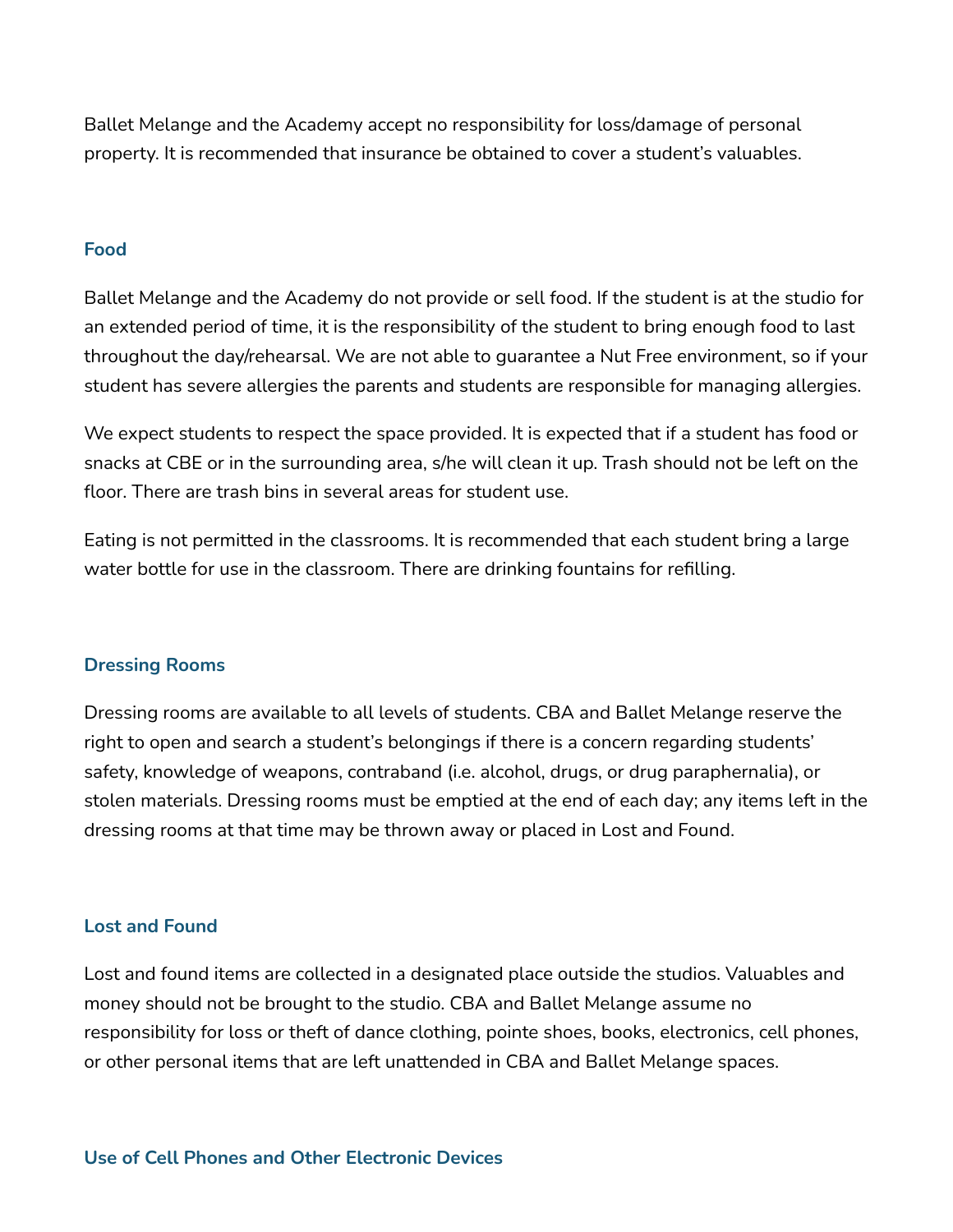Students are prohibited from using electronic devices while in the studio during class time; this includes but is not limited to cell phones, music devices, gaming systems, and video/digital cameras. School faculty reserves the right to confiscate any and all devices during class, to be returned to the student at the completion of the class. Having and using a cellular phone at CBA and Ballet Melange is a privilege, which can be revoked by faculty at any time. Phone calls may be made only outside of the classrooms. If a student is using their cell phone improperly, they will first receive a warning. Subsequent infractions will result in the completion of an Incident Report. Students who commit more than two infractions of the cell phone use policy may have their cell phone privileges revoked for a period of time.

## **Drop off and Pick up**

Staff and faculty are not responsible for any student outside of the studio classrooms. We recommend parents park their car and escort dancers to and from their first studio classroom if the student is alone. Parents are encouraged to go to the studio spaces to drop off and pick up students. CBA strongly discourages children from waiting for parents outdoors or outside our spaces. If the student is old enough to walk to the parking lot alone, we ask that the parent call or text the student to let him/her know when their ride is waiting prior to them leaving our spaces.

Students must be picked up by the end of their class each day. Faculty & staff are not responsible for students after class. If a Staff member is able to wait with a student due to late pick-up, there will be a \$1 per minute fine (to be paid directly to the faculty or staff member who waits).

#### **Pets**

No pets of any kind are allowed at CBA or Ballet Melange.

## **III. Medical Release and Care Waiver**

## **Medical Release**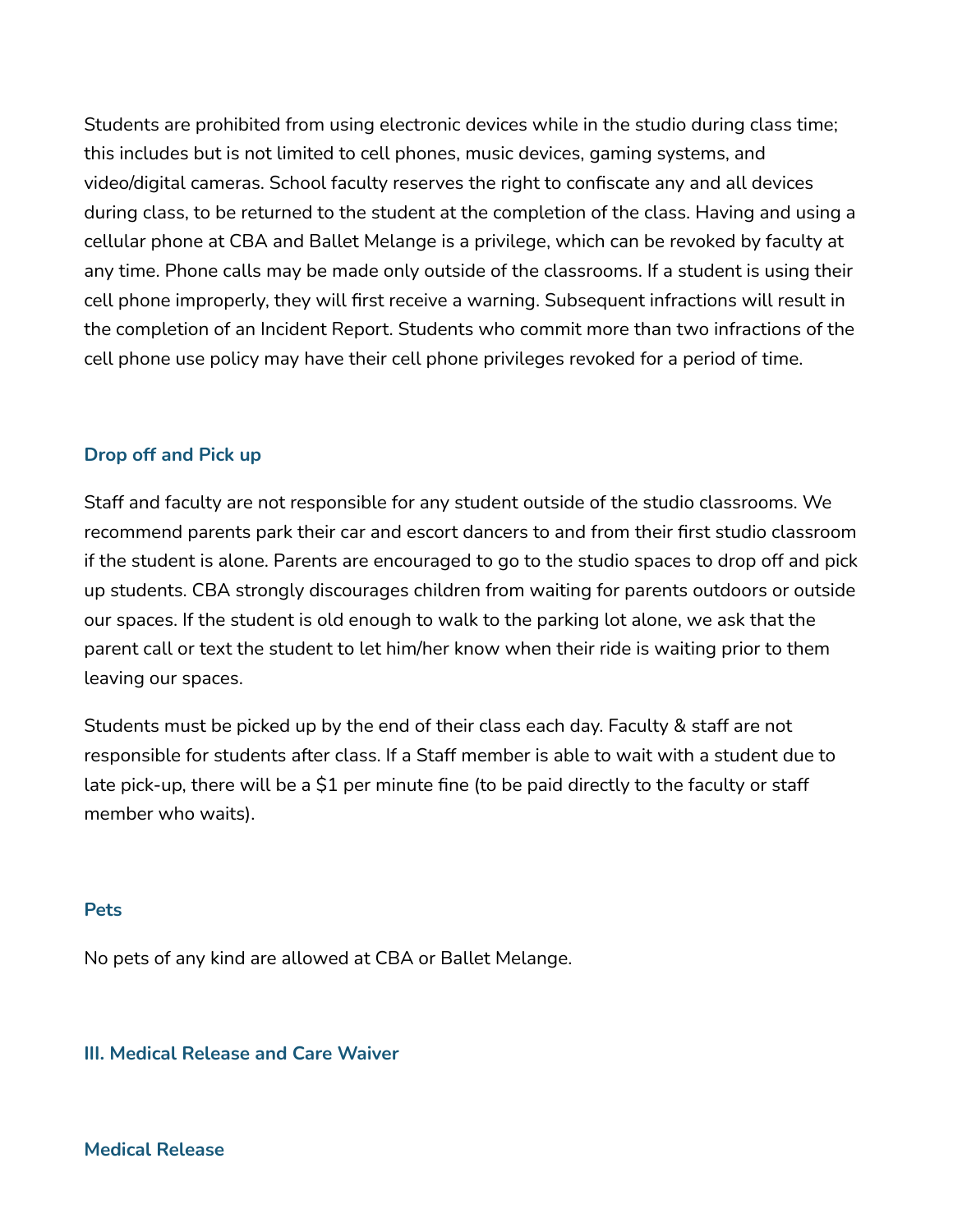Medical Release information is required to be on file for all students. These forms will be made available to any and all treating medical personnel. The parent(s) or guardian(s) of minor students will be contacted prior to seeking medical attention, except in the case of medical emergencies. No student is permitted to begin class without their medical forms submitted to CBA and/or Ballet Melange at the time of registration. It is the parent's or adult student's responsibility to update medical information should it change between each annual registration period.

### **Medication Policy**

Staff will not remind students to take medication nor will faculty or staff assume responsibility for any student's failure to take medications. Students are strictly forbidden from sharing, giving away or selling their medications. Doing so constitutes a major infraction.

### **Medical Attention for Sick or Injured Students**

In the event of an emergency (i.e. the student is unconscious, has a broken bone, is bleeding, has a bad sprain, etc.), the student will be taken immediately to an emergency room or 911 will be called.

## **IV. Class Policies**

### **Level Placement, Advancement and Exams**

All students are continually assessed to ensure proper placement in the correct level throughout the year. In some cases, students may be moved to a higher level. It is rare, although possible, that a student may be moved to a lower level. All level placements and changes made by school faculty are final.

Annual Exams are held in the spring and allow our Artistic Director and Faculty to give an assessment of student progress. A successful Exam does not necessarily guarantee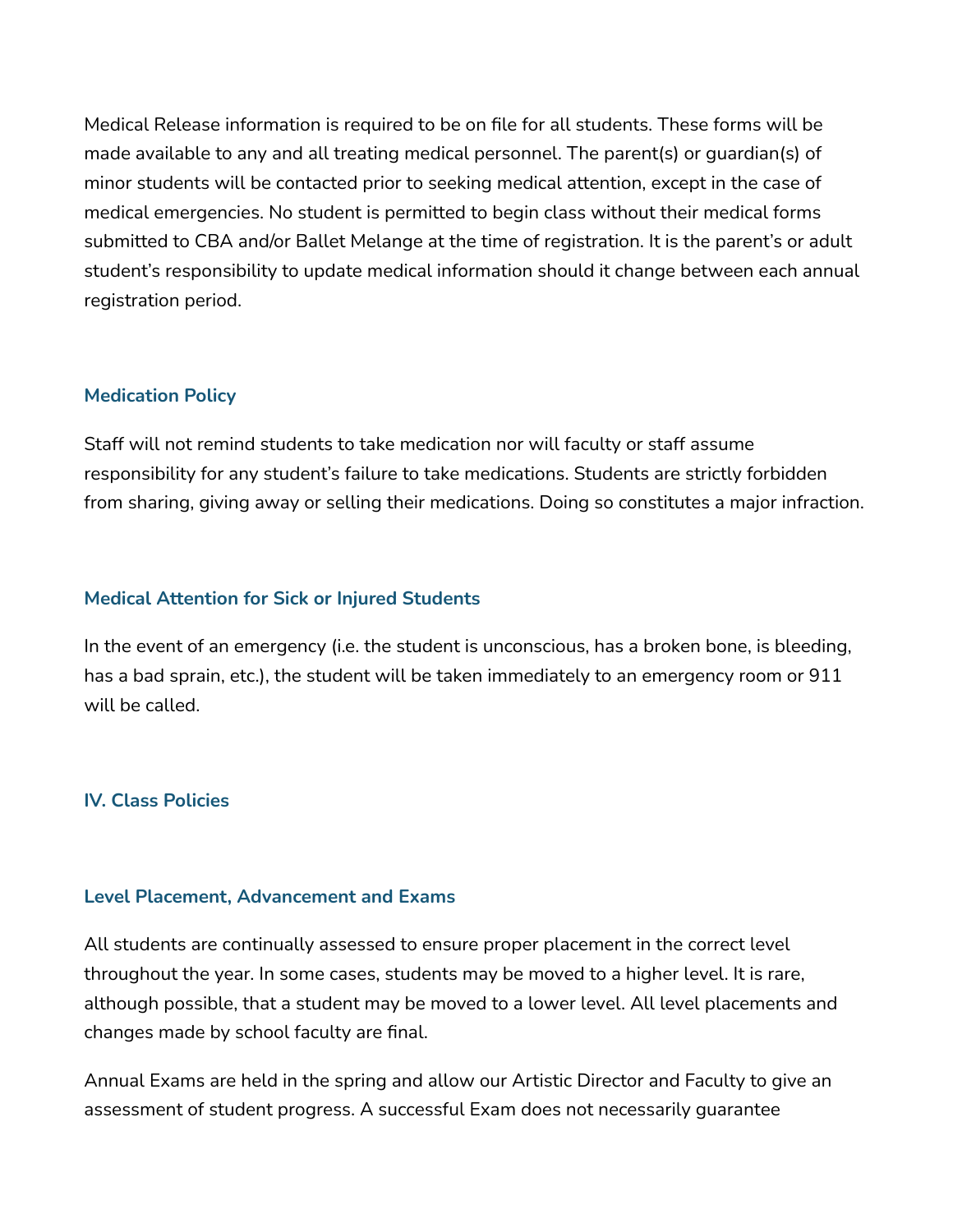advancement to the next Level. However, Exams are weighted heavily and official Certificates of Achievement are awarded.

\*Please Note: students should expect to spend 2+ years in a level as the curriculum is designed to take years to master. Students do not automatically advance to the next level each year. Emotional maturity, physical development, comprehension, competency of execution, correct body positioning, and adequate body strength may require additional years of training at any given level. Age is only considered for placement of young dancers in beginning levels.

#### **Class Attendance and Tardiness**

Students are required to attend all assigned classes and rehearsals, either as full participants or, in cases of minor illness or injury, as attentive observers seated inside the studios. Irregular class attendance constitutes grounds for dismissal. A student will be excused from class or rehearsal only in the case of serious illness or injury or genuine emergency. If a student is sick or injured and will miss class, staff must be notified immediately. Students are expected to arrive with sufficient time to properly prepare for the start of their dance classes and rehearsals. In the interest of injury prevention, CBA and Ballet Melange reserve the right to bar any student who arrives for class late from participating in the class other than as an observer. Chronic unexcused tardiness or absences constitutes grounds for dismissal.

#### **Inclement Weather and School Closings**

CBA and Ballet Melange are not responsible for classes canceled as a result of extreme weather conditions or other circumstances beyond the control of CBA and Ballet Melange. CBA and Ballet Melange communicate by email and will update the primary email provided at registration to reflect changes to the daily schedule due to inclement weather. CBA and Ballet Melange generally follow the Denver Public School's decision for cancellations, as well as all holiday closures. Because our students reside throughout the Boulder, Denver, and Colorado Springs metro areas we understand that weather may vary in your area and support families making the best decisions they can for safety during times of inclimate weather.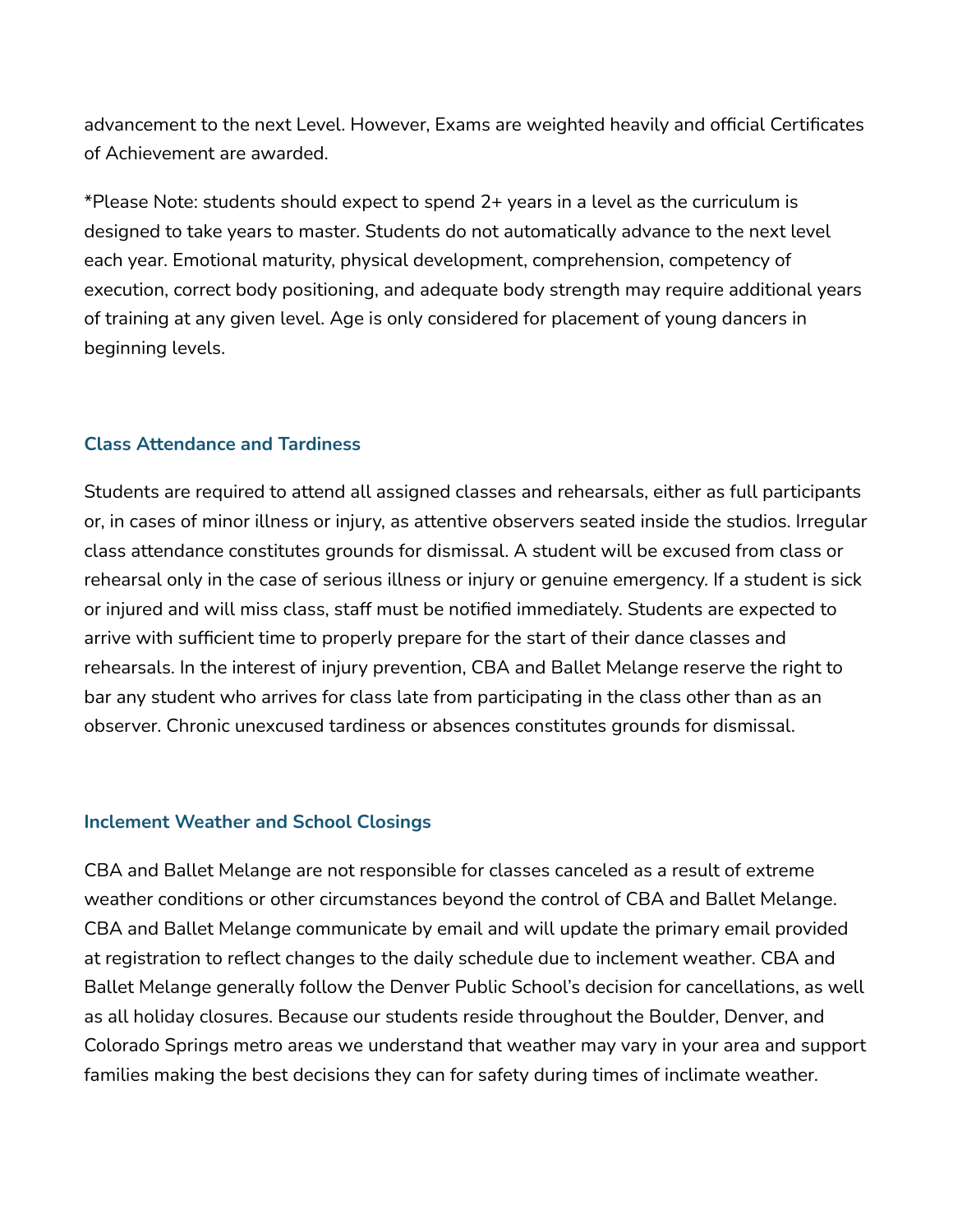#### **Instructor-Student Contact**

CBA and Ballet Melange strive to offer teaching that is individual and "hands-on." It is appropriate for a member of the faculty to manually and physically position a pupil to expound a point of instruction or to pinpoint for an individual flaw in his or her technique. CBA and Ballet Melange neither condone nor tolerates any touching of students by instructors that is harmful, professionally reckless, or that violates generally accepted tenets of propriety. Before enrolling a student, please consider that it is CBA and Ballet Melange School policy to correct dancers with physical contact. If a student or parent/guardian is uncomfortable with this policy, they may wish to reconsider enrolling the student.

### **Photography/Videography Release**

All CBA and Ballet Melange students must have a signed Medical Release and a Contract/Enrollment and Waiver form including photography/Videography release on file.

### **Performances**

CBA and Ballet Melange offer varying performance opportunities per year. Auditions are held and casting decisions are left to the sole discretion of the Artistic Director and Staff. Parent or dancer requests for roles, alternate show casting or attempt to influence casting in any way will not be tolerated.

Performance fees are separate from monthly tuition fees and must be paid on the date they are due in order to participate. If any fees, tuition or performances fees are outstanding at the time of auditions, the student will not be casted in the production. **Performance Fees must be paid in full prior to the audition date and are non-refundable for any reason including withdrawal from the performance.**

### **Costume Care & Rental**

Many of our students will be issued Classical Ballet Academy costumes to wear during performances and other events. It is the responsibility of each student to take care of the costume s/he has been assigned. There is to be no eating or drinking (other than water) while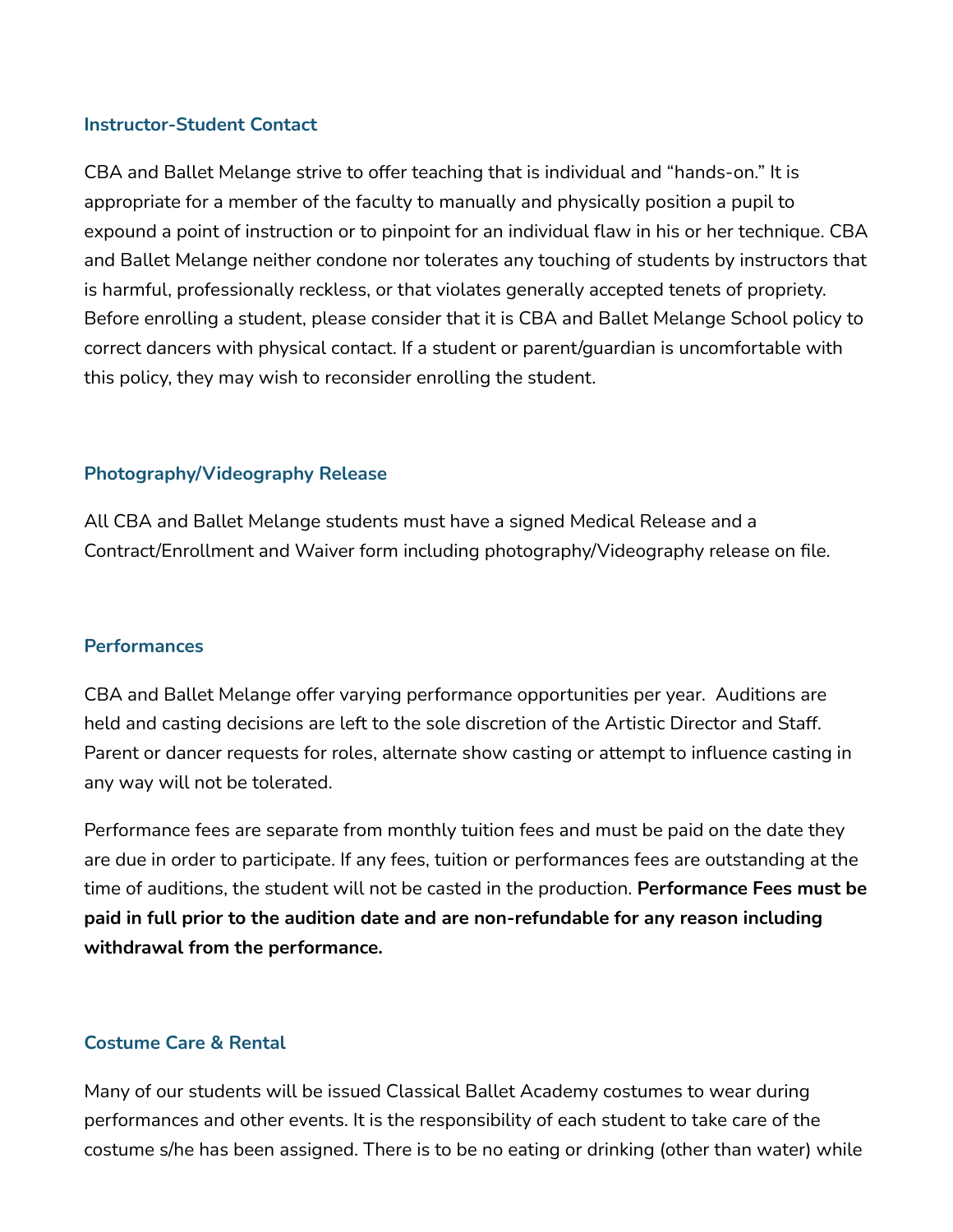in costume and all costumes must be immediately hung up after use.. Occasional minor damage to aging costumes does occur and is to be expected. Any damage to a costume must be immediately reported to the Administrator If accidental damage occurs but goes unreported, the dancer will be assessed a fee for the damage. If damage to costume occurs due to carelessness, misuse or abuse of costumes, the dancer will also be assessed a fee.

## **Dress Code**

Students are expected to follow the following dress code in dance classes:

## Female Ballet Students:

- Black Leotard (underwear should not be worn under the leotard); Colored leotards are at the discretion of the teacher and allowed only on Saturdays or special occasions. Black leotards should be worn for all auditions regardless of the day in which they occur. A black camisole with a low, simple back (no fancy straps, trims or colors) will be required for exams, some auditions, demonstrations and performances.
- Ballet pink tights (name brand, such as Capezio or Bloch please no tights from Target). Pointe dancers must have transition (convertible) tights (ones with a hole at the bottom of the foot).
- Pink canvas ballet slippers (with ribbons for Levels 1 and up) pointe shoes (for those on pointe), black character shoes (for those taking Character.) Character dancers aged 12 and up should wear 2" heeled shoes
- Skirts and warm ups may be worn at the discretion of the teacher.
- Hair must be worn neatly in a secured bun
- Ballet appropriate skirts may be worn at the teachers discretion. A black bullet point style pull on skirt will be required for exams, demonstrations and some performances.
- Skirts or bloomers of any kind are strictly prohibited during all pas de deux classes and partnering rehearsals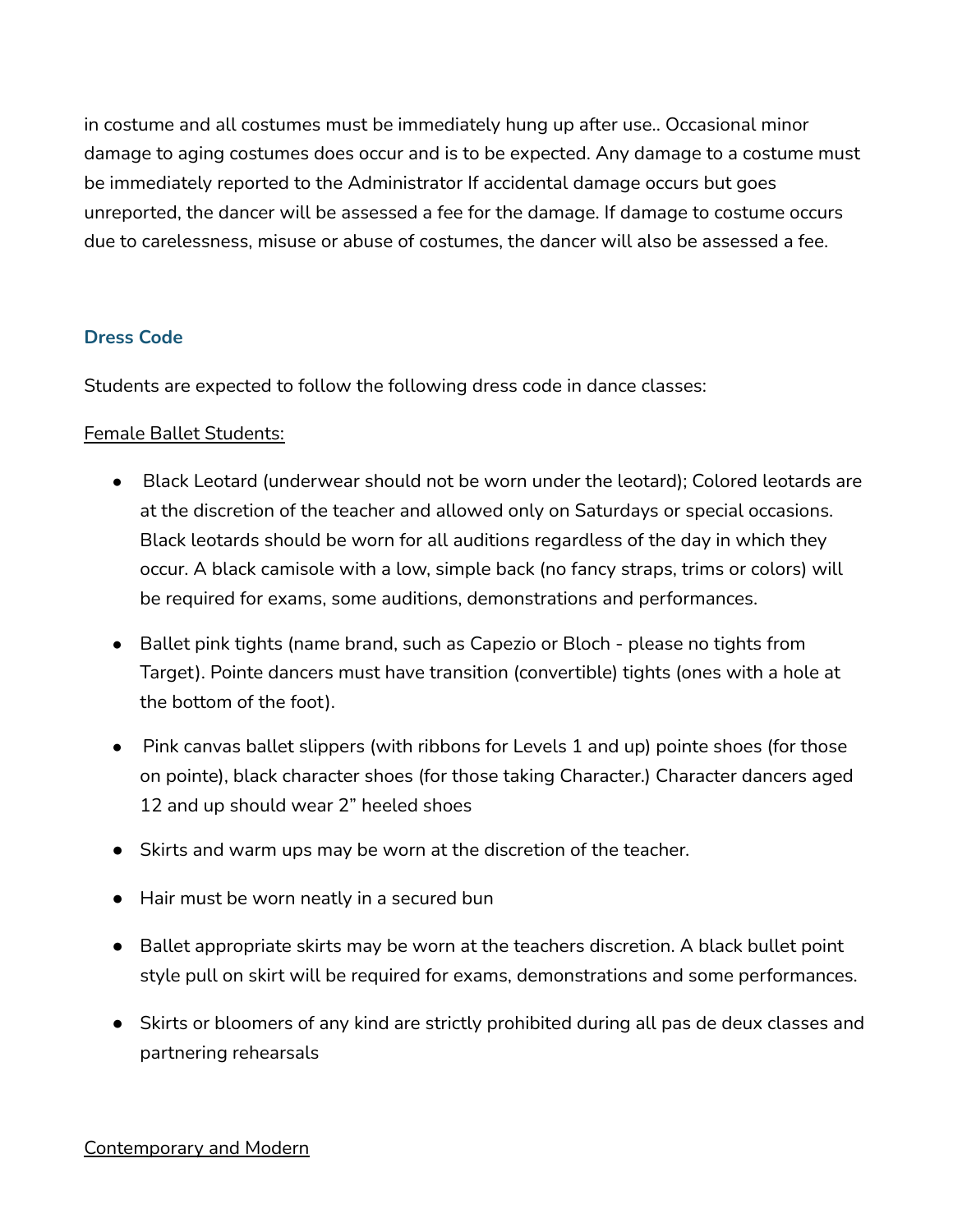- Black leotard
- Tights (black or pink,) fitted leggings, bloomers or close fitting running shorts
- Nude ballet slippers without ribbons, jazz shoes may be needed for some performances,
- Hair should be pulled back and out of the face. Ponytails, full briand o buns are all acceptable

# Male Students:

- White fitted t-shirts (black may be worn for contemporary classes)
- Black tights and black or white ballet slippers (both may be required for some performances)
- Warm ups may be worn at the discretion of the instructor
- Intermediate & Advanced male students: men's dance belt

Students may not wear any extraneous or concealing garments during ballet classes. Students with minor injuries may wear close-fitting leg warmers (pink for females, black for males) at barre only. In situations when students are not dressed in preparation for dance class, students must be dressed in a manner that reflects the CBA and Ballet Melange vision and mission, demonstrates respect for the community, and promotes focused teaching and learning. Therefore, when outside of the classroom, clothing must completely cover the chest, stomach, back, and buttocks at all times. Footwear must be worn at all times. Clothing must not:

- Contain writing or images that include direct or indirect references to violence, profanity, sexual issues, alcohol, or drugs.
- Reveal undergarments.
- Appear shabby or damaged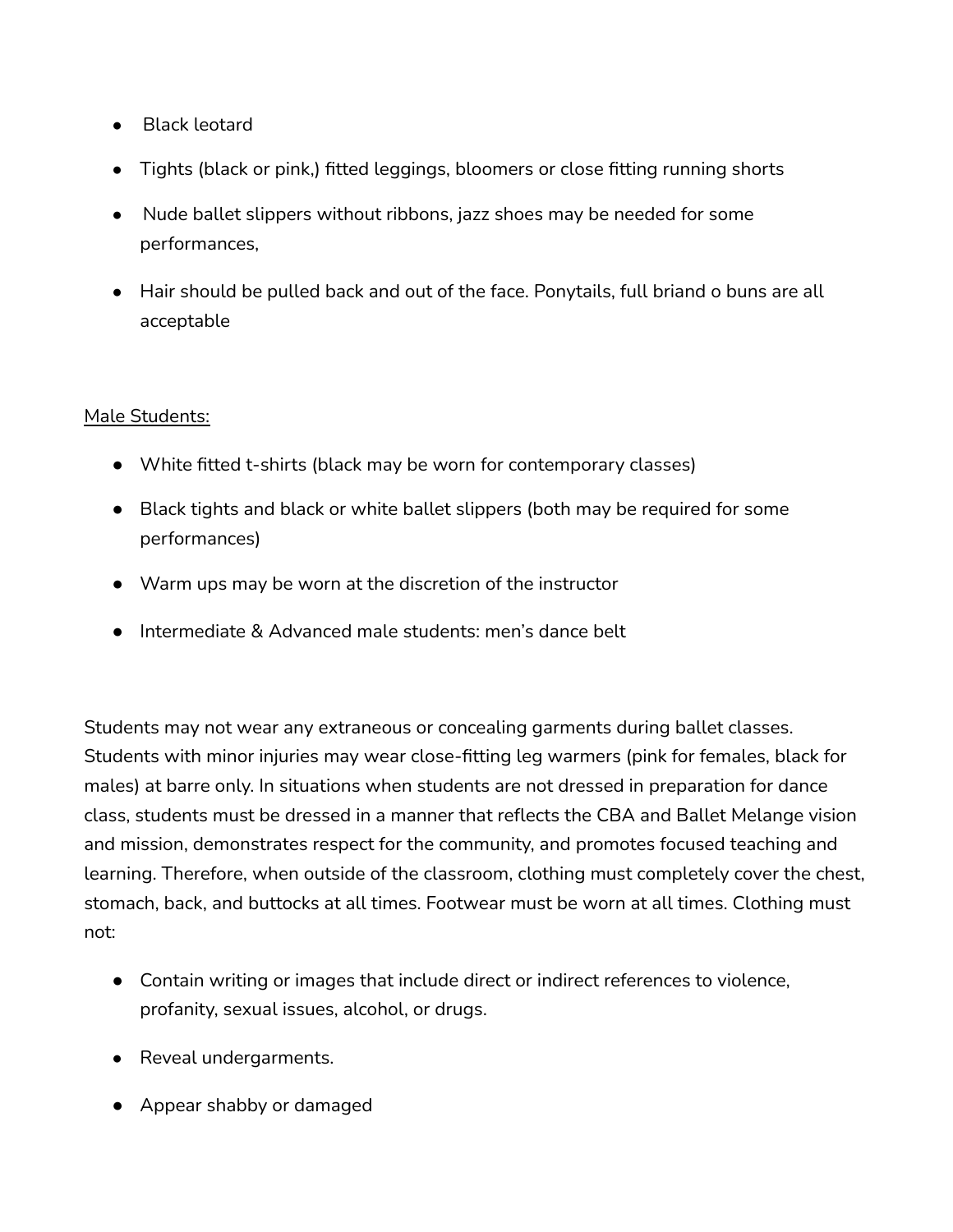Students may not leave the studio spaces in just their dance attire. It is recommended that students have a t-shirt, sweatpants or shorts and a light jacket to either change into after class or put over their dance attire when leaving the building. Students who do not follow these guidelines or who do not follow reasonable standards of modesty in their choice of attire may be asked to change clothes, be dismissed from class, or be sent home. Repeated or intentional violations will result in further discipline. CBA and Ballet Melange reserve the right to interpret the dress code as needed.

## **V. TUITION AND OTHER PAYMENT INFORMATION**

## **Tuition Payment Agreement**

On enrollment, students and parents are committing to pay tuition in full by the 1st of each month. Any additional fees (performance fees, DVD orders, Summer Intensive fees, costume rentals for competitions, etc.) must be paid by the due date assigned.

There will be a \$25 late fee charge for tuition not paid by the 5th of each month.

There will be a \$35 fee for any returned checks. If a check is returned, CBA or Ballet Melange will require all future payments be made by credit card, cash or money order.

# **Students who are not current on tuition and fees by the 5th of the month may not attend class or rehearsals until all fees are paid.**

All dance tuition paid is non-refundable and non-transferable.

Chronic late tuition payment is grounds for dismissal.

CBA and Ballet Melange Programs and classes are filled on a first come, first served basis. Classes have a limited capacity and it is important to complete the registration process in a timely manner to reserve a space. Registration is not considered complete until payment has been submitted. Tuition must be paid on time to continue to reserve the student's spot.

### **Payment Terms**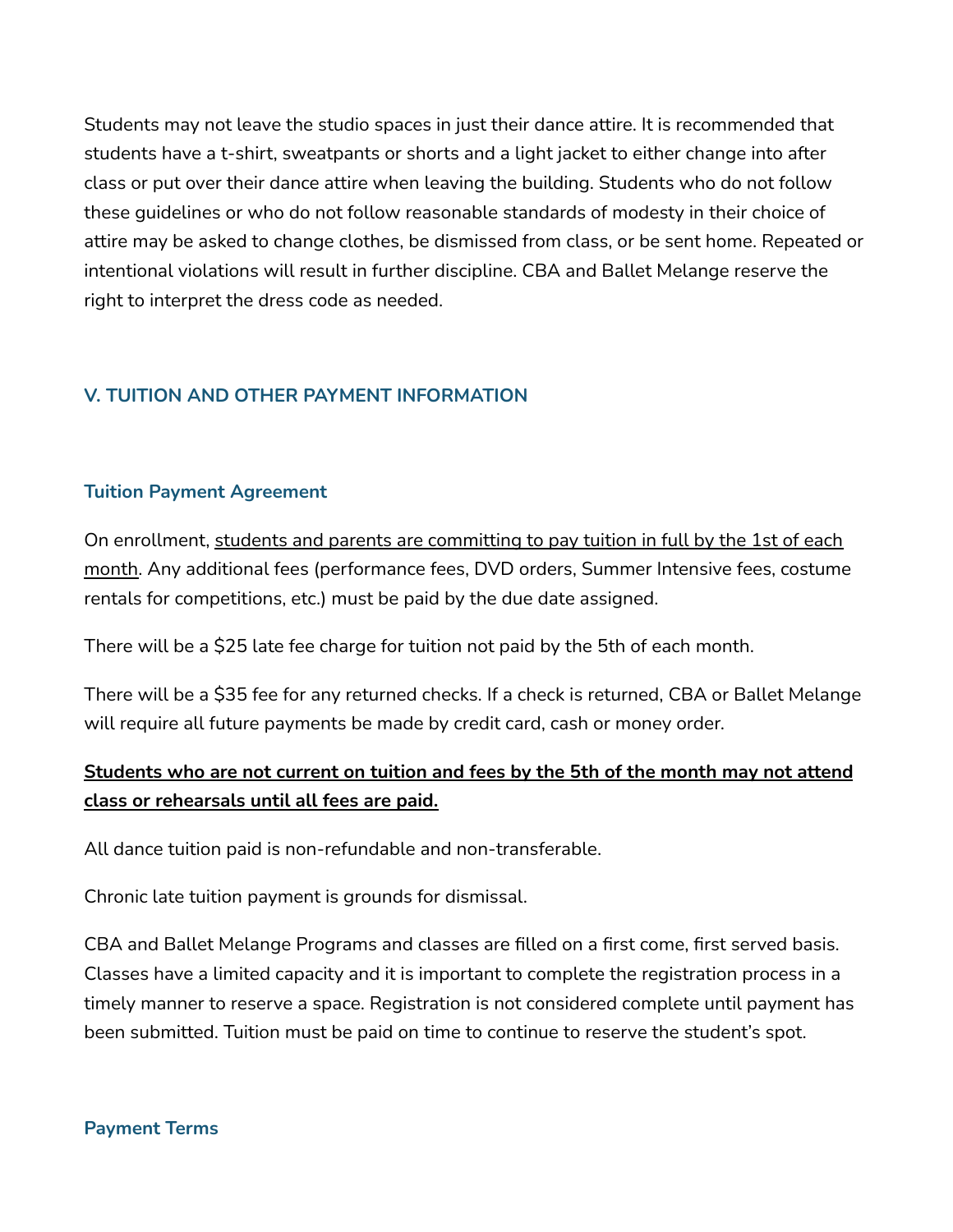Payments are accepted via credit card, cash, money order or check. Setting up an automatic charge to be made on the 1st of each month is an option. **If choosing automatic charge, It is your responsibility to notify the office of any updated draft information prior to the first of the month.** Late fees will be assessed for credit card rejections or when multiple attempts are needed to complete a draft.

## Monthly payment schedule

Classes officially begin the third Monday in August. Students who enroll in August receive two weeks of classes free in August. This helps offset closures and holidays later in the year for our full season students. Months with holiday closures are not prorated. Students do not have a spot held until the registration fee and first full month of tuition is paid.

| Upon enrollment | (Usually the 3rd full week in August):<br>\$25 Registration Fee and 1st month tuition. |
|-----------------|----------------------------------------------------------------------------------------|
| Sept. 1st:      | No tuition due (It was paid with your registration fee and first month in August)      |
| Oct. 1st:       | Monthly tuition due                                                                    |
| Nov. 1st:       | Monthly tuition due                                                                    |
| Dec. 1st:       | Monthly tuition due                                                                    |
| Jan. 1st:       | Monthly tuition due                                                                    |
| Feb. 1st:       | Monthly tuition due                                                                    |
| Mar. 1st:       | Monthly tuition due                                                                    |
| Apr. 1st:       | Monthly tuition due                                                                    |
| May 1st:        | Monthly tuition due                                                                    |

● Students enrolling after the season's beginning in August may have their tuition prorated for their beginning month should they start mid month. Please contact the office.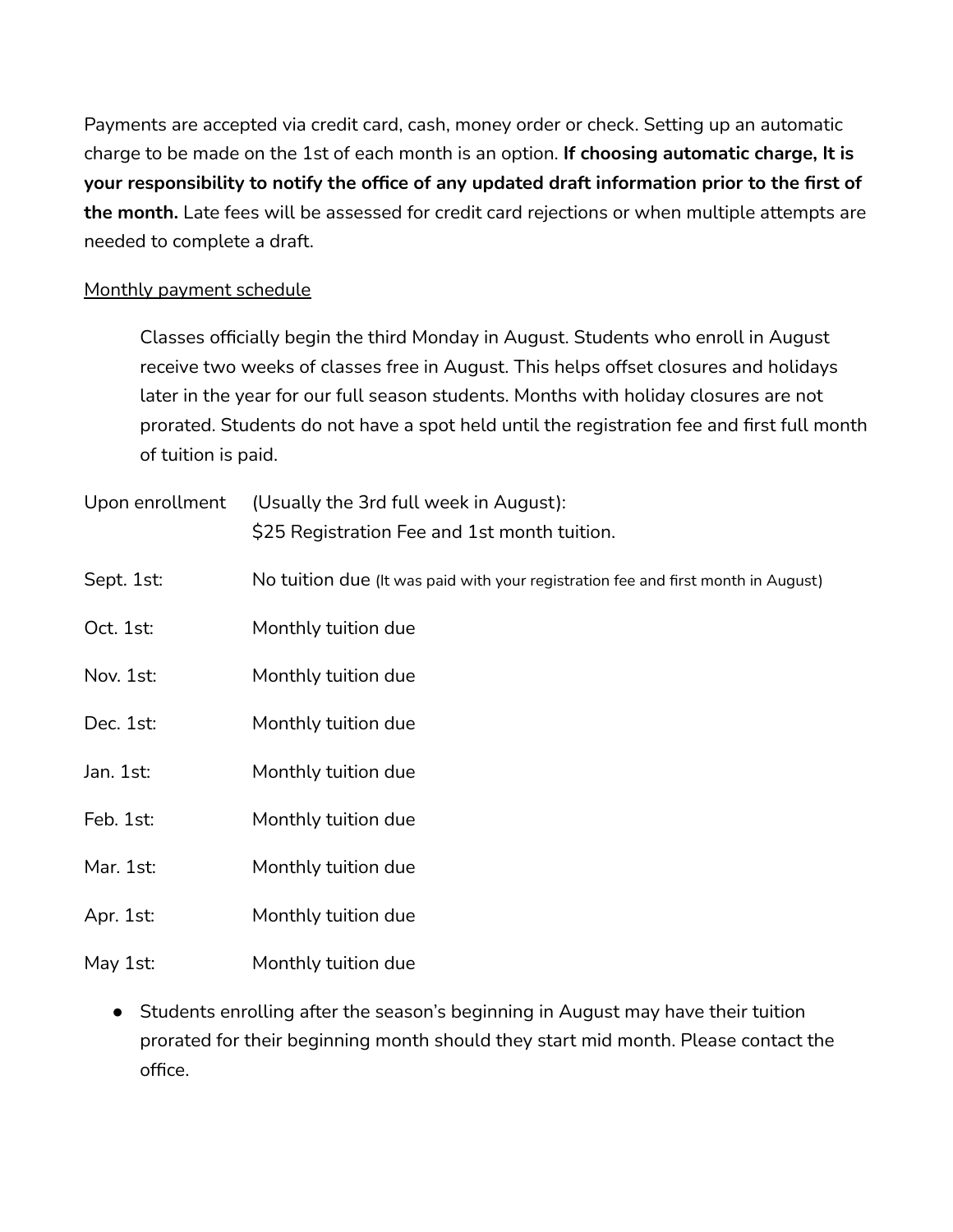*Performance fees are in addition to the monthly tuition. Fees range in price, depending upon the level the student is in. Performing in shows is not a requirement, but it is highly encouraged. Part of a dancer's successful training at includes involvement in performances.*

## **Withdrawal**

A student withdrawing must provide CBA or Ballet Melange with written notice. Tuition or payments already made are non-refundable. Pre-existing injuries, chronic, debilitating illnesses, or who are physically incapable of participating fully in the rigorous program of training and performing should not enroll. Any student who begins training but is found to have a pre-existing injury or illness requiring him/her to go home will not receive tuition refunds.

If a student withdraws from the school and re-enrolls later in the season, they are subject to all registration fees and any waitlists that may be in place. At the time of re-enrollment the student will be reassessed for level placement.

If a student has to withdraw due to an unforeseen injury or illness, money paid toward tuition may be deferred. In addition to written notification of the withdrawal, CBA and Ballet Melange must receive documentation from the student's *physician* confirming the injury or illness. Payment for administrative fees (i.e. Registration Fees, Deposit Fees) or performance fees cannot be deferred. Approval to defer payment is granted on a case-by-case basis.

### **Financial Assistance**

CBA and Ballet Melange may be able to offer financial assistance to fully registered students. Financial assistance is extended to both recognize talent and create access to dance training for those students who might not otherwise be financially able to participate.

Students may apply for work study and are awarded the opportunity based on merit as well as financial need. Work Study is for one studio year (August through June), and does not include summer programs. Students must reapply each year.

Work study duties include a minimum of 5 hours per week, season long, such as facility cleaning, costume work, office work, performance assistance with load-in / load-out, and backstage help.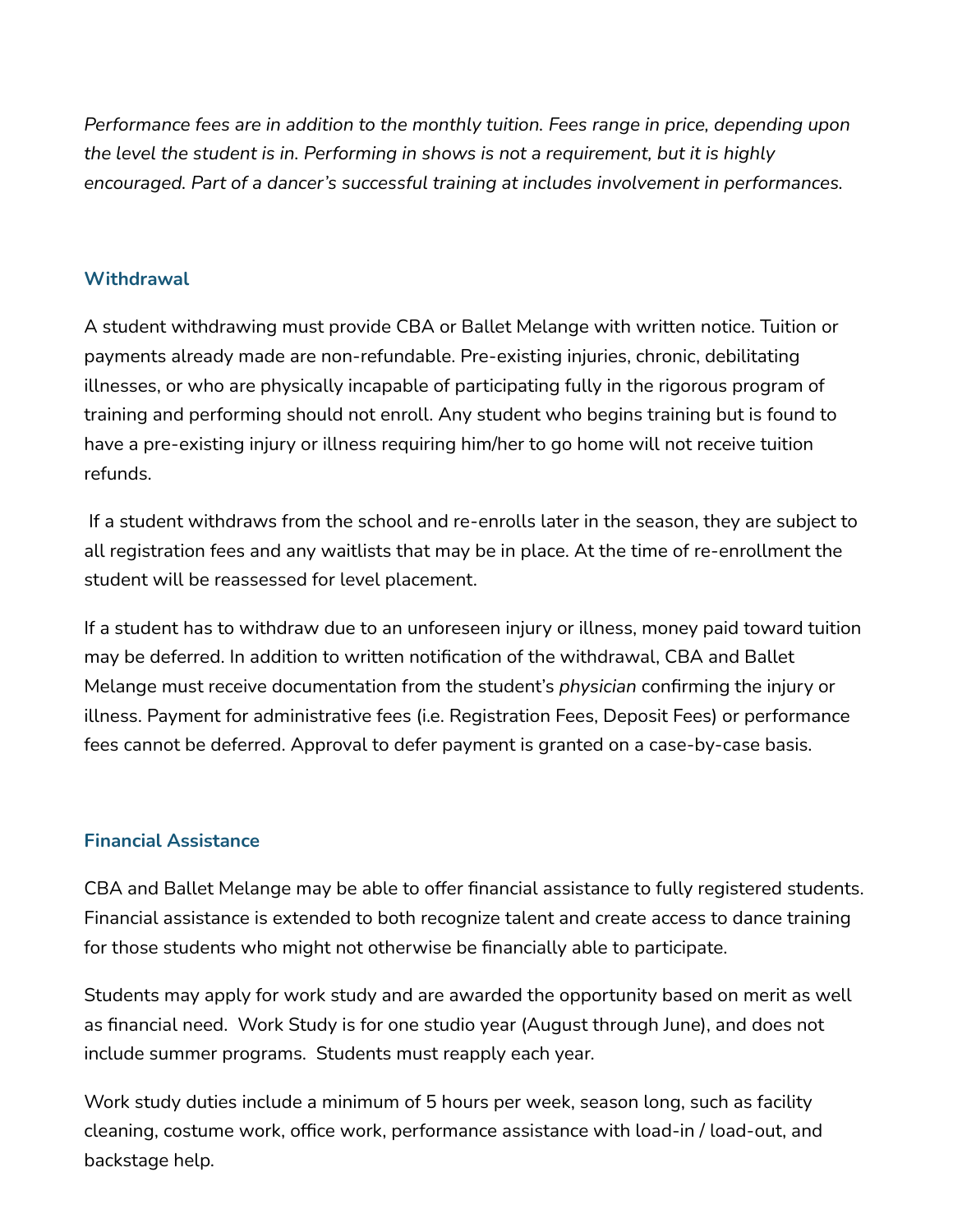Work study recipients are expected to present themselves in exemplary fashion in regard to work ethic, manners and attendance. Any questionable behavior or poor attendance will result in the immediate revocation of the program.

Work study is for assistance with tuition Performance fees, registration fees, costume rentals, etc. are not subject to work study.

Tax returns and a completed Work Study Application Form are required if applying for work study.

## **VI. PRIVACY POLICIES**

CBA and Ballet Melange are committed to protecting your privacy. CBA and Ballet Melange collect personal information, such as your email address, parent contact information, student data, and payment information. Information collected by CBA and Ballet Melange is used solely for the purpose of billing and completing student registration based on your purchase.

### **Use of your Personal Information**

Classical Ballet Academy, Ballet Melange and their operational service partners collect and use your personal information to process billing based on class registration requests. This includes issuing billing statements and invoices. CBA and Ballet Melange will also use personal information to inform you of school-affiliated events and notices. CBA and Ballet Melange may contact you via surveys to conduct research about your opinion of current programs or potential new programs that may be offered. CBA and Ballet Melange do not sell or lease its customer lists to third parties. CBA and Ballet Melange may access and/or disclose your personal information if required to do so by law or in the good faith belief that such action is necessary to (a) conform to the edicts of the law; (b) protect and defend the rights or property of CBA and Ballet Melange including its Tuition, Admission & Registration webpages; or (c) act under exigent circumstances to protect the personal safety of users of CBA and Ballet Melange or the public.

#### **Control your Personal Information**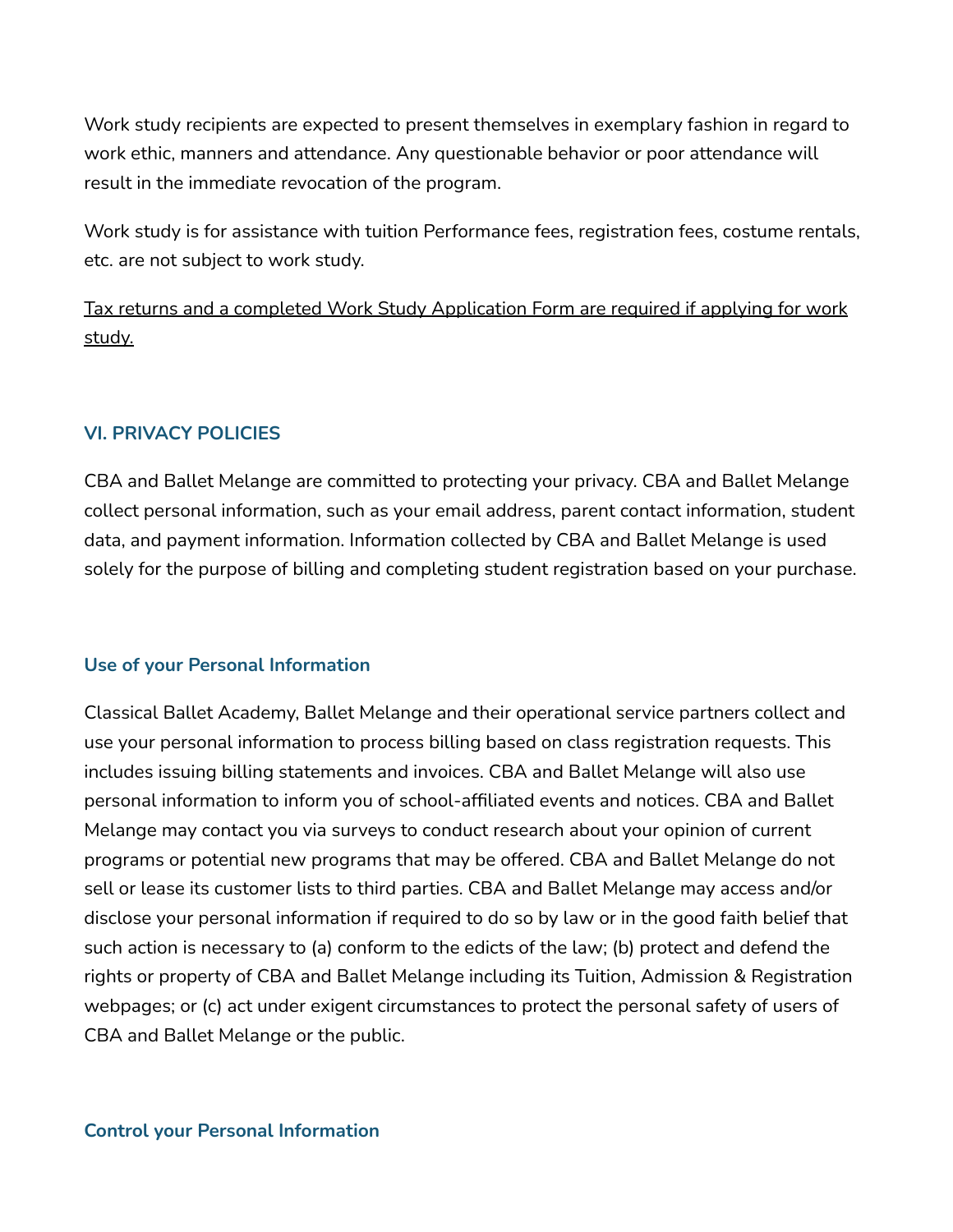To stop the delivery of future email notices from CBA and/or Ballet Melange, you may respond directly to any email you receive with a request to remove you from the mailing list.

#### **Security of your Personal Information**

CBA and Ballet Melange are committed to protecting the security of your personal information. When transmitting highly confidential information (such as a credit card number) over the Internet, CBA and Ballet Melange use a secure, encrypted payment gateway so your information is protected.

### **Changes to Privacy Policies**

CBA and Ballet Melange will occasionally update Privacy Policies to reflect School and customer feedback. If there are material changes to the Policies or in how CBA and/or Ballet Melange will use your personal information, CBA and/or Ballet Melange will prominently post such changes prior to implementing the change. CBA and Ballet Melange encourage you to periodically review this Statement to be informed of how your information is protected.

### **Medical Form Statement of Privacy**

CBA and Ballet Melange take great care in protecting medical information of all students. Student medical forms are securely stored at CBA and Ballet Melange and only made available to authorized staff members on a need to know basis. Medical forms are made available to medical authorities in case of emergency per CBA and Ballet Melange's Release of Claims and Medical Authorization Form. CBA and Ballet Melange will not retain any obsolete student medical information or files.

### **Trainee Social Media Policy**

Trainees are high-profile representatives of Ballet Melange and Classical Ballet Academy, and their behavior is subject to scrutiny by their peers, our organizations, our partnering organizations, the communities we serve, and the overall dance community. The actions of a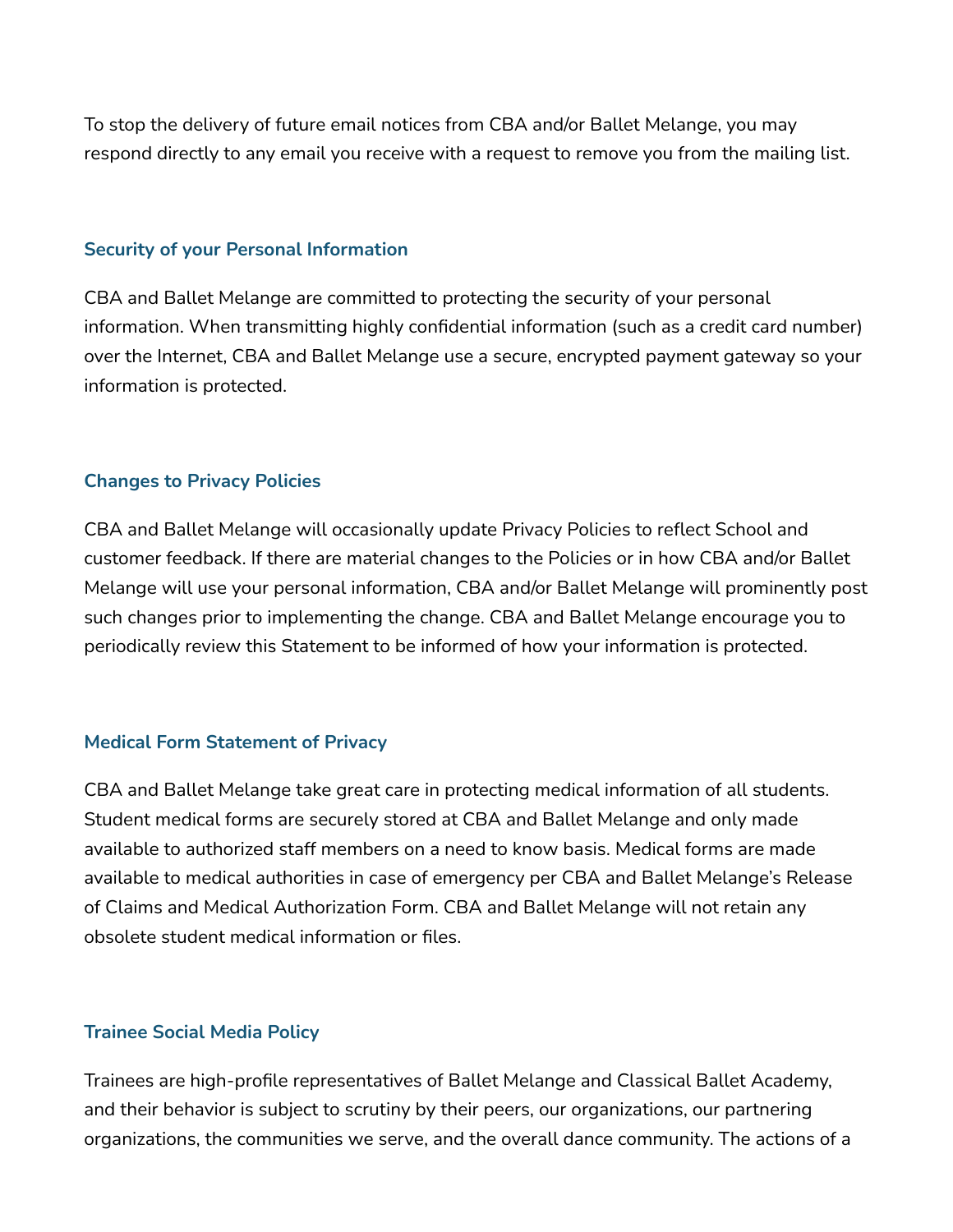single dancer can reflect positively or negatively not only on the individual dancer, but also on his or her teachers, our organizations, our partnering organizations and the entire dance community. Therefore, dancers are expected to represent themselves, Ballet Melange and the Academy with honor, dignity and integrity at all times – including when interacting on social networking websites and in other online environments. The popularity of social networking websites has grown tremendously. These websites can serve as valuable communication tools when used appropriately. The use of social media, however, has the potential to cause problems for both the dancers and our organizations. Ballet Melange has developed this Social Networking Policy in order to: (i) provide recommendations and suggestions for dancers to help them use social media in a safe and responsible manner; and (ii) outline important rules that dancers must follow when using social media. I. Important Suggestions & Recommendations Regarding Social Networking Sites. The public nature of these websites creates personal safety and personal welfare concerns. For example, dancers can be stalked or sexually harassed and assaulted as a result of their profiles. dancers also should be aware that potential employers regularly screen applicants by conducting searches of an applicant and by reviewing the applicant's social networking profiles. Dancers may be passed over for auditions and denied opportunities based on the content of their profiles. Dancers should be very careful about what personal information they share on the internet. For their own security, protection and welfare and that of their peers, Ballet Melange strongly recommends and advises dancers to: Keep phone numbers, physical addresses, birthdates, current whereabouts, travel plans and other personal information confidential. This information should not be contained in a dancer's personal online profile. Limit the access of others to e-mail addresses and carefully screen those who dancers may accept as friends or followers on a social networking site. Use whatever security and privacy features are available to restrict the ability of others to view a dancer's site or to post pictures, messages and other content on a student-athlete's site. If an individual contacts a student-athlete via a social networking site and the nature of the contact makes the dancer concerned for his or her safety or uncomfortable in any way, the dancer should immediately contact a teacher, an administrator or the police.

Rules Regarding Social Networking Sites Participation and interaction with Ballet Melange is a privilege and not a right. As a condition of being a Ballet Melange Trainee, dancers must abide by the following rules related to the use of the internet and social networking sites:

1. Dancers may not post online any pictures, information or other content that might cause embarrassment to themselves, fellow student-athletes, teams, coaches, the Athletics